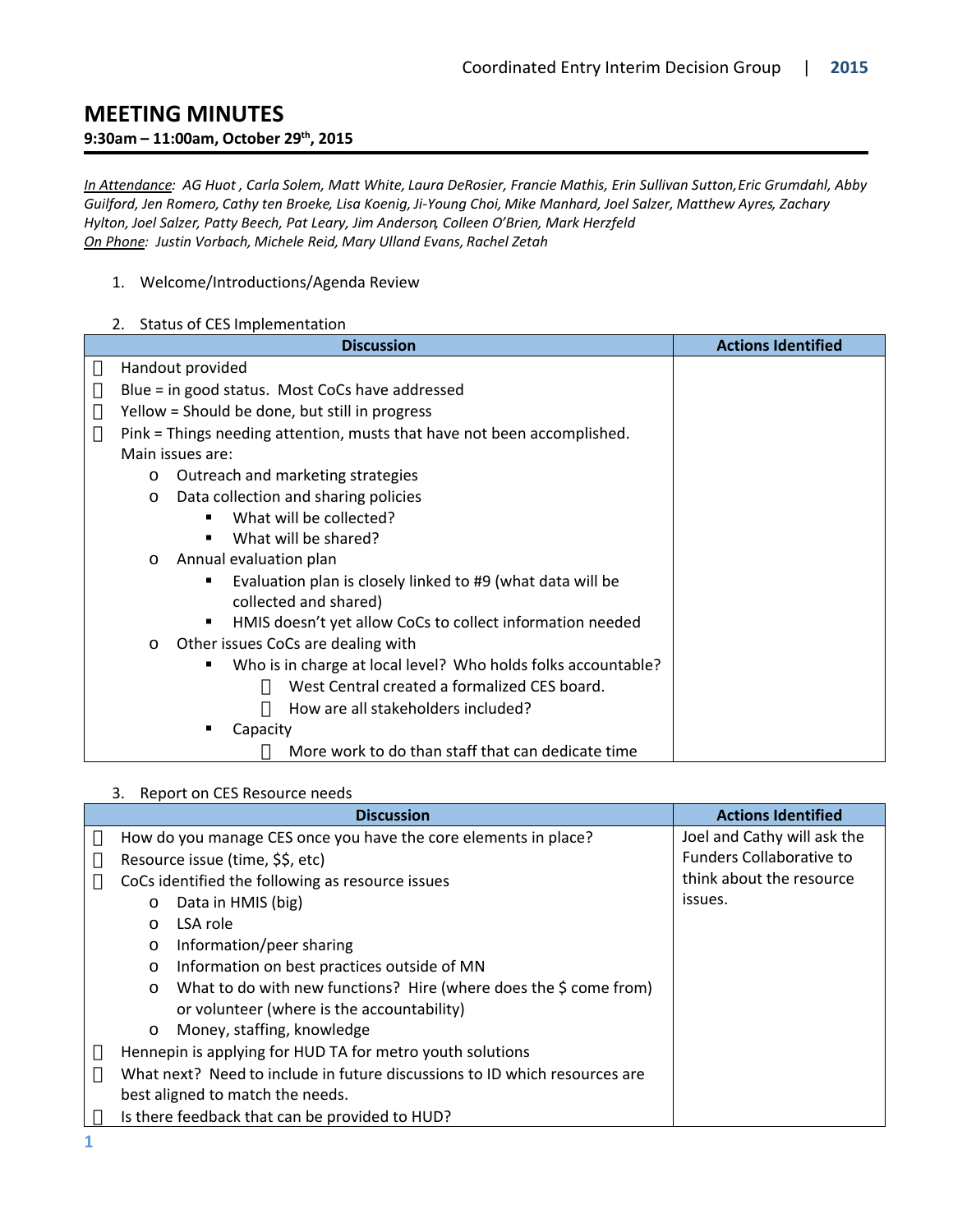## Do start up fund lead to leveraged funds in the future? In some cases

## 4. Report on stakeholder engagement and feedback process (youth, DV, Tribes, Vets, Outreach)

| <b>Discussion</b>                                                              | <b>Actions Identified</b> |
|--------------------------------------------------------------------------------|---------------------------|
| There are both state-wide conversations and local conversations happening      |                           |
| DV meeting today and Monday                                                    |                           |
| Tribal meeting on Friday with Cathy, Matt, others                              |                           |
| Some discussion regarding whether a Victim Service provider CAN participate    |                           |
| in HMIS. In MN, many do.                                                       |                           |
| Thank you to how folks responded to the crisis that arose from the lain issue. |                           |

#### 5. Review and adopt CES Workgroup recommendation for implementation activities from 10/15-3/16

| <b>Discussion</b>                                                                                     | <b>Actions Identified</b> |
|-------------------------------------------------------------------------------------------------------|---------------------------|
| Next stage of tasks that need to happen for state-wide CES implementation.                            |                           |
| Tweaking and expanding mode                                                                           |                           |
| Handout provided                                                                                      |                           |
| Focus area #1 more work on documentation-existing practices and how to<br>operate.                    |                           |
| Focus area #2: HMIS Data & infrastructure-What info we want to collect,                               |                           |
| share, resource needs, etc.                                                                           |                           |
| Focus area #3: Management reports-improve inefficiencies (i.e. how to                                 |                           |
| manage waitlists, etc), define length of time for each step of CE                                     |                           |
| Focus area #4: Continuous quality improvement-based upon data from #2<br>and #3, make the adjustments |                           |
| Focus area #5: Build out toolkits-create and improve the forms and                                    |                           |
| templates (currently hosted on MN Housing)                                                            |                           |
| Focus area #6: Ongoing focus on stakeholder engagement                                                |                           |
| Focus area #7: CES Governance-who is in charge? How are decisions made?                               |                           |
| Meatiest item to work on. How to balance collaboration and required                                   |                           |
| performance with autonomy and local control. Local control under the                                  |                           |
| umbrella of state-wide structure/expectations/standards. IS there a need for                          |                           |
| a Board/group that will manage and oversee? Is it the IDG? Is it HMIS ATF?                            |                           |
| How does HMIS evolve and CE evolves?                                                                  |                           |
| Questions/comments:                                                                                   |                           |
| Do we need different skills on the CES workgroup to accommodate<br>$\circ$                            |                           |
| these need focus areas? What support do we need beyond the CES<br>workgroup?                          |                           |
| Discussion about a CES lead staff at the state level responsible for<br>$\circ$                       |                           |
| implementation/coordination/oversight. CoCs will be part of a job                                     |                           |
| description development with Cathy.                                                                   |                           |

6. Report on integration of HMIS functionality into CES

| <b>Discussion</b>                                                                     | <b>Actions Identified</b> |
|---------------------------------------------------------------------------------------|---------------------------|
| Urgency. Will be addressed in HMIS ATF meeting immediately following this<br>meeting. |                           |
| Two handouts.                                                                         |                           |
| Proposing to contract with MI. We already have a contract with them. They             |                           |
| understand our system and players.                                                    |                           |